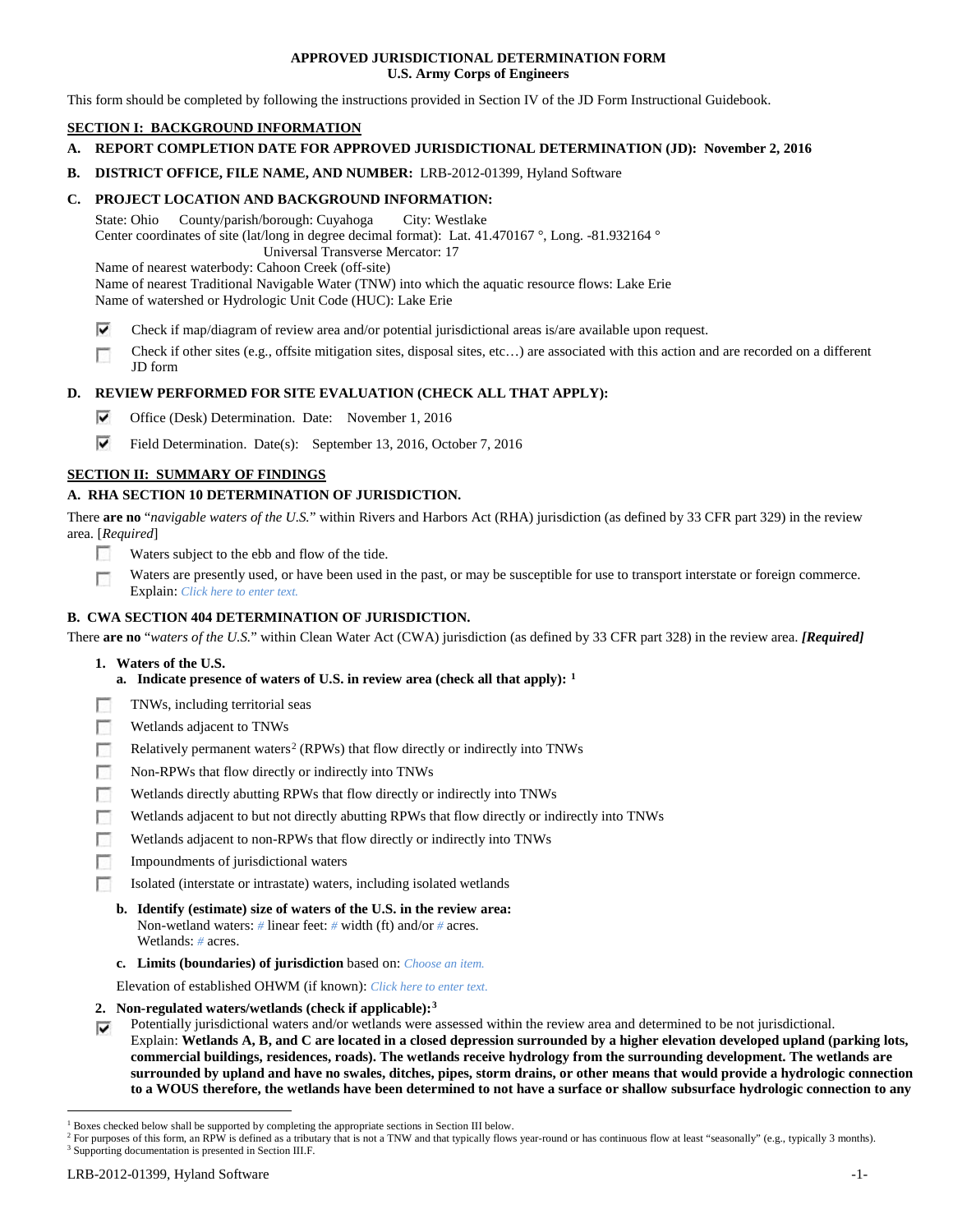**navigable waters or their tributaries.** 

**An unnamed tributary to Porter Creek is approximately 900 feet northwest of the wetlands and Cahoon Creek is approximately 300 feet southeast of the wetlands. Roads, development, and uplands are located between the tributaries and the wetlands. The wetlands are not reasonably close to the aforementioned tributaries or the downstream TNW such that an ecological connection to a water of the U.S. can be inferred.** 

**Based upon a review of aerial photographs, the USGS 7.5 Minute Quad, the National Hydrography Dataset (NHD), the National Wetland Inventory (NWI) maps, topographic data (USGS Quad and Cuyahoga County GIS topo lines), on-site observations, and the materials submitted by the agent, the wetlands have been determined to be hydrologically isolated with no surface water connection to a water of the United States. The review area is not within a mapped FEMA floodplain.** 

**The wetlands do not support a link to interstate or foreign commerce because they are not known to be used by interstate or foreign travelers for recreation or other purposes. The wetlands do not produce fish or shellfish that could be taken and sold in interstate or foreign commerce. The wetlands are not known to be used for industrial purposes by industries in interstate or foreign commerce. Wetlands A, B, and C have been determined to not be waters of the U.S. therefore are not jurisdictional under the CWA.** 

# **SECTION III: CWA ANALYSIS**

# **A. TNWs AND WETLANDS ADJACENT TO TNWs**

**The agencies will assert jurisdiction over TNWs and wetlands adjacent to TNWs. If the aquatic resource is a TNW, complete Section III.A.1 and Section III.D.1. only; if the aquatic resource is a wetland adjacent to a TNW, complete Sections III.A.1 and 2 and Section III.D.1.; otherwise, see Section III.B below**.

**1. TNW** 

Identify TNW: *Click here to enter text.*

Summarize rationale supporting determination: *Click here to enter text.*

# **2. Wetland adjacent to TNW**

Summarize rationale supporting conclusion that wetland is "adjacent": *Click here to enter text.*

# **B. CHARACTERISTICS OF TRIBUTARY (THAT IS NOT A TNW) AND ITS ADJACENT WETLANDS (IF ANY):**

**This section summarizes information regarding characteristics of the tributary and its adjacent wetlands, if any, and it helps determine whether or not the standards for jurisdiction established under Rapanos have been met.** 

**The agencies will assert jurisdiction over non-navigable tributaries of TNWs where the tributaries are "relatively permanent waters" (RPWs), i.e. tributaries that typically flow year-round or have continuous flow at least seasonally (e.g., typically 3 months). A wetland that directly abuts an RPW is also jurisdictional. If the aquatic resource is not a TNW, but has year-round (perennial) flow, skip to Section III.D.2. If the aquatic resource is a wetland directly abutting a tributary with perennial flow, skip to Section III.D.4.**

**A wetland that is adjacent to but that does not directly abut an RPW requires a significant nexus evaluation. Corps districts and EPA regions will include in the record any available information that documents the existence of a significant nexus between a relatively permanent tributary that is not perennial (and its adjacent wetlands if any) and a traditional navigable water, even though a significant nexus finding is not required as a matter of law.**

**If the waterbody[4](#page-1-0) is not an RPW, or a wetland directly abutting an RPW, a JD will require additional data to determine if the waterbody has a significant nexus with a TNW. If the tributary has adjacent wetlands, the significant nexus evaluation must consider the tributary in combination with all of its adjacent wetlands. This significant nexus evaluation that combines, for analytical purposes, the tributary and all of its adjacent wetlands is used whether the review area identified in the JD request is the tributary, or its adjacent wetlands, or both. If the JD covers a tributary with adjacent wetlands, complete Section III.B.1 for the tributary, Section III.B.2 for any onsite wetlands, and Section III.B.3 for all wetlands adjacent to that tributary, both onsite and offsite. The determination whether a significant nexus exists is determined in Section III.C below.**

- **1. Characteristics of non-TNWs that flow directly or indirectly into TNW**
	- **(i) General Area Conditions:** Watershed size: *# Choose an item.* Drainage area: *# Choose an item.*

Average annual rainfall: *#* inches Average annual snowfall: *#* inches

- **(ii) Physical Characteristics:**
	- (a) Relationship with TNW:
		- Tributary flows directly into TNW.

Tributary flows through *Choose an item.* tributaries before entering TNW. <u>гания</u>

Project waters are *Choose an item.* river miles from TNW.

<span id="page-1-0"></span><sup>&</sup>lt;sup>4</sup> Note that the Instructional Guidebook contains additional information regarding swales, ditches, washes, and erosional features generally and in the arid West.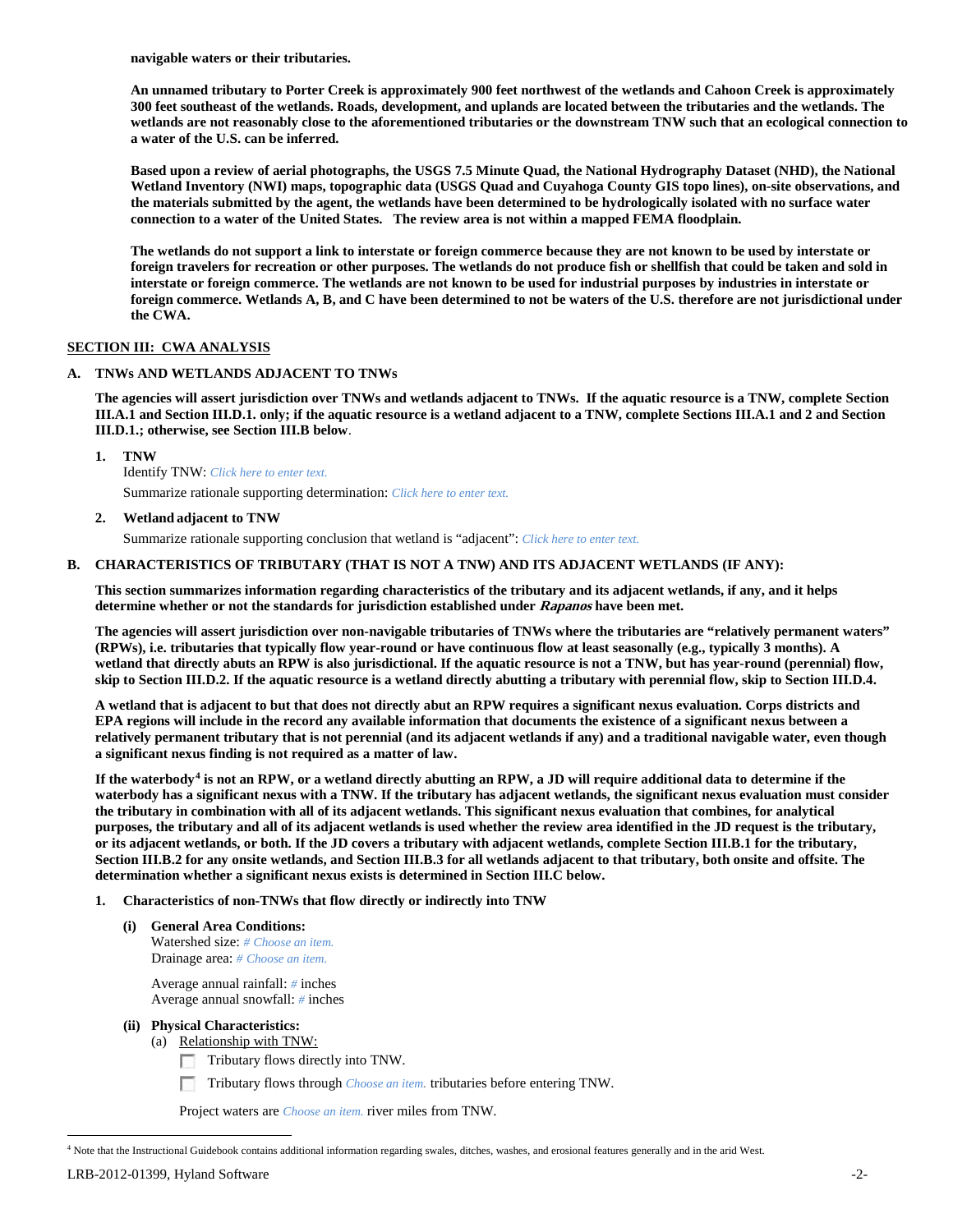| Project waters are <i>Choose an item</i> . river miles from RPW.<br>Project waters are <i>Choose an item.</i> aerial (straight) miles from TNW.<br>Project waters are <i>Choose an item.</i> aerial (straight) miles from RPW.<br>Project waters cross or serve as state boundaries. Explain: Click here to enter text. |  |  |  |
|-------------------------------------------------------------------------------------------------------------------------------------------------------------------------------------------------------------------------------------------------------------------------------------------------------------------------|--|--|--|
| Identify flow route to TNW <sup>5</sup> : Click here to enter text.<br>Tributary stream order, if known: Click here to enter text.                                                                                                                                                                                      |  |  |  |
| (b) General Tributary Characteristics (check all that apply):<br><b>Tributary</b> is:<br>$\mathcal{L}$<br>Natural                                                                                                                                                                                                       |  |  |  |
| Artificial (man-made). Explain: Click here to enter text.                                                                                                                                                                                                                                                               |  |  |  |
| Manipulated (man-altered). Explain: Click here to enter text.                                                                                                                                                                                                                                                           |  |  |  |
| <b>Tributary</b> properties with respect to top of bank (estimate):<br>Average width: # feet<br>Average depth: # feet<br>Average side slopes: Choose an item.                                                                                                                                                           |  |  |  |
| Primary tributary substrate composition (check all that apply):                                                                                                                                                                                                                                                         |  |  |  |
| Silts<br>Concrete<br>Sands                                                                                                                                                                                                                                                                                              |  |  |  |
| Cobbles<br>L.<br>Gravel<br>Muck                                                                                                                                                                                                                                                                                         |  |  |  |
| Bedrock<br>LST.<br>Vegetation. Type/% cover: Click here to enter text.                                                                                                                                                                                                                                                  |  |  |  |
| Other. Explain: Click here to enter text.                                                                                                                                                                                                                                                                               |  |  |  |
| Tributary condition/stability [e.g., highly eroding, sloughing banks]. Explain: Click here to enter text.<br>Presence of run/riffle/pool complexes. Explain: Click here to enter text.<br>Tributary geometry: Choose an item.<br>Tributary gradient (approximate average slope): #%                                     |  |  |  |
| $(c)$ Flow:<br>Tributary provides for: Choose an item.<br>Estimate average number of flow events in review area/year: Choose an item.<br>Describe flow regime: Click here to enter text.<br>Other information on duration and volume: Click here to enter text.                                                         |  |  |  |
| <b>Surface flow is:</b> Choose an item. <b>Characteristics:</b> Click here to enter text.                                                                                                                                                                                                                               |  |  |  |
| Subsurface flow: Choose an item. Explain findings: Click here to enter text.<br>Dye (or other) test performed: Click here to enter text.                                                                                                                                                                                |  |  |  |
| Tributary has (check all that apply):                                                                                                                                                                                                                                                                                   |  |  |  |
| $\Box$ Bed and banks                                                                                                                                                                                                                                                                                                    |  |  |  |
| $\Box$ OHWM <sup>6</sup> (check all indicators that apply):<br>clear, natural line impressed on the bank $\Box$                                                                                                                                                                                                         |  |  |  |
| the presence of litter and debris<br>changes in the character of soil<br>destruction of terrestrial vegetation                                                                                                                                                                                                          |  |  |  |
| the presence of wrack line<br>shelving                                                                                                                                                                                                                                                                                  |  |  |  |
| sediment sorting<br>vegetation matted down, bent, or absent $\square$                                                                                                                                                                                                                                                   |  |  |  |
| leaf litter disturbed or washed away<br>scour                                                                                                                                                                                                                                                                           |  |  |  |
| sediment deposition<br>multiple observed or predicted flow events                                                                                                                                                                                                                                                       |  |  |  |
| water staining<br>abrupt change in plant community Click here to enter text.                                                                                                                                                                                                                                            |  |  |  |
| other (list): Click here to enter text.<br>Discontinuous OHWM. <sup>7</sup> Explain: Click here to enter text.                                                                                                                                                                                                          |  |  |  |
|                                                                                                                                                                                                                                                                                                                         |  |  |  |
| If factors other than the OHWM were used to determine lateral extent of CWA jurisdiction (check all that apply):<br>High Tide Line indicated by:<br>Mean High Water Mark indicated by:<br>п                                                                                                                             |  |  |  |
| oil or scum line along shore objects<br>survey to available datum;                                                                                                                                                                                                                                                      |  |  |  |
| fine shell or debris deposits (foreshore)<br>physical markings;<br>L.                                                                                                                                                                                                                                                   |  |  |  |
| physical markings/characteristics<br>vegetation lines/changes in vegetation types.                                                                                                                                                                                                                                      |  |  |  |

<span id="page-2-2"></span><span id="page-2-1"></span>

<span id="page-2-0"></span><sup>&</sup>lt;sup>5</sup> Flow route can be described by identifying, e.g., tributary a, which flows through the review area, to flow into tributary b, which then flows into TNW.<br><sup>6</sup>A natural or man-made discontinuity in the OHWM does not neces OHWM has been removed by development or agricultural practices). Where there is a break in the OHWM that is unrelated to the waterbody's flow regime (e.g., flow over a rock outcrop or through a culvert), the agencies will look for indicators of flow above and below the break. 7 Ibid.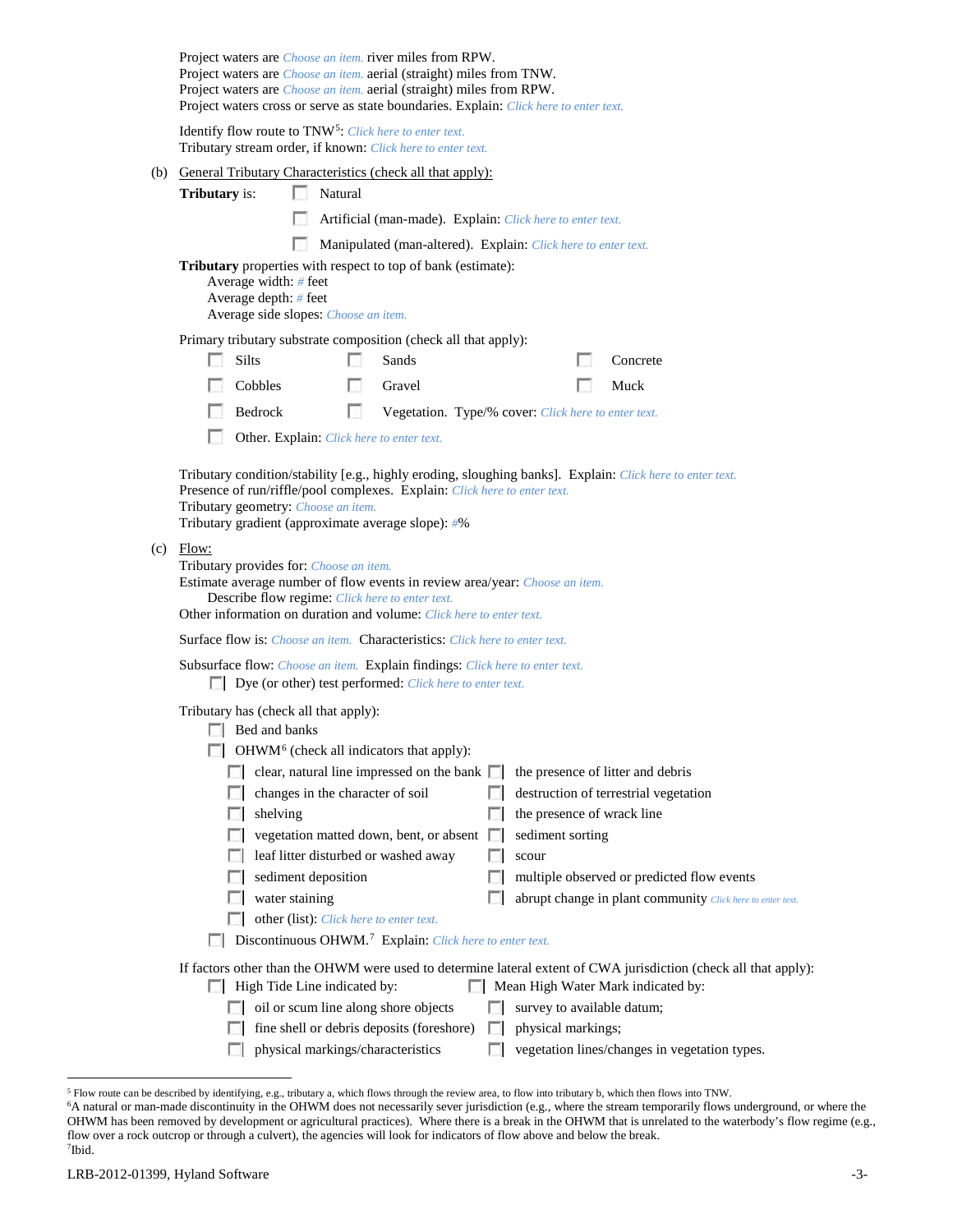$\Box$  tidal gauges

other (list): *Click here to enter text.*

### **(iii) Chemical Characteristics:**

Characterize tributary (e.g., water color is clear, discolored, oily film; water quality; general watershed characteristics, etc.). Explain: *Click here to enter text.*

Identify specific pollutants, if known: *Click here to enter text.*

### **(iv) Biological Characteristics. Channel supports (check all that apply):**

- Riparian corridor. Characteristics (type, average width): *Click here to enter text.*
- Wetland fringe. Characteristics: *Click here to enter text.*

**Habitat for:** 

- Federally Listed species. Explain findings: *Click here to enter text*.
- Fish/spawn areas. Explain findings: *Click here to enter text.*
- $\sim$ Other environmentally-sensitive species. Explain findings: *Click here to enter text.*
- п Aquatic/wildlife diversity. Explain findings: *Click here to enter text.*

### **2. Characteristics of wetlands adjacent to non-TNW that flow directly or indirectly into TNW**

### **(i) Physical Characteristics:**

- (a) General Wetland Characteristics:
	- Properties: Wetland size: *#* acres Wetland type. Explain: *Click here to enter text.* Wetland quality. Explain: *Click here to enter text.* Project wetlands cross or serve as state boundaries. Explain: *Click here to enter text.*
- (b) General Flow Relationship with Non-TNW:

Flow is: *Choose an item.* Explain: *Click here to enter text.*

Surface flow is: *Choose an item.* Characteristics: *Click here to enter text.*

Subsurface flow: *Choose an item.* Explain findings: *Click here to enter text.* Dye (or other) test performed: *Click here to enter text.*

- (c) Wetland Adjacency Determination with Non-TNW:
	- $\Box$  Directly abutting
	- $\Box$  Not directly abutting
		- $\mathcal{L}$ Discrete wetland hydrologic connection. Explain: *Click here to enter text.*
		- $\overline{a}$ Ecological connection. Explain: *Click here to enter text.*
		- $\sim$ Separated by berm/barrier. Explain: *Click here to enter text.*

# (d) Proximity (Relationship) to TNW

Project wetlands are *Choose an item.* river miles from TNW. Project waters are *Choose an item.* aerial (straight) miles from TNW. Flow is from: *Choose an item.* Estimate approximate location of wetland as within the *Choose an item.* floodplain.

### **(ii) Chemical Characteristics:**

Characterize wetland system (e.g., water color is clear, brown, oil film on surface; water quality; general watershed characteristics; etc.). Explain: *Click here to enter text.*

Identify specific pollutants, if known: *Click here to enter text.*

### **(iii) Biological Characteristics. Wetland supports (check all that apply):**

- Riparian buffer. Characteristics (type, average width): *Click here to enter text.*
- Vegetation type/percent cover. Explain: *Click here to enter text.*
- $\Box$  Habitat for:
	- Federally Listed species. Explain findings: *Click here to enter text*.
	- Fish/spawn areas. Explain findings: *Click here to enter text.*
	- Other environmentally-sensitive species. Explain findings: *Click here to enter text.*
	- Aquatic/wildlife diversity. Explain findings: *Click here to enter text.*

### **3. Characteristics of all wetlands adjacent to the tributary (if any)**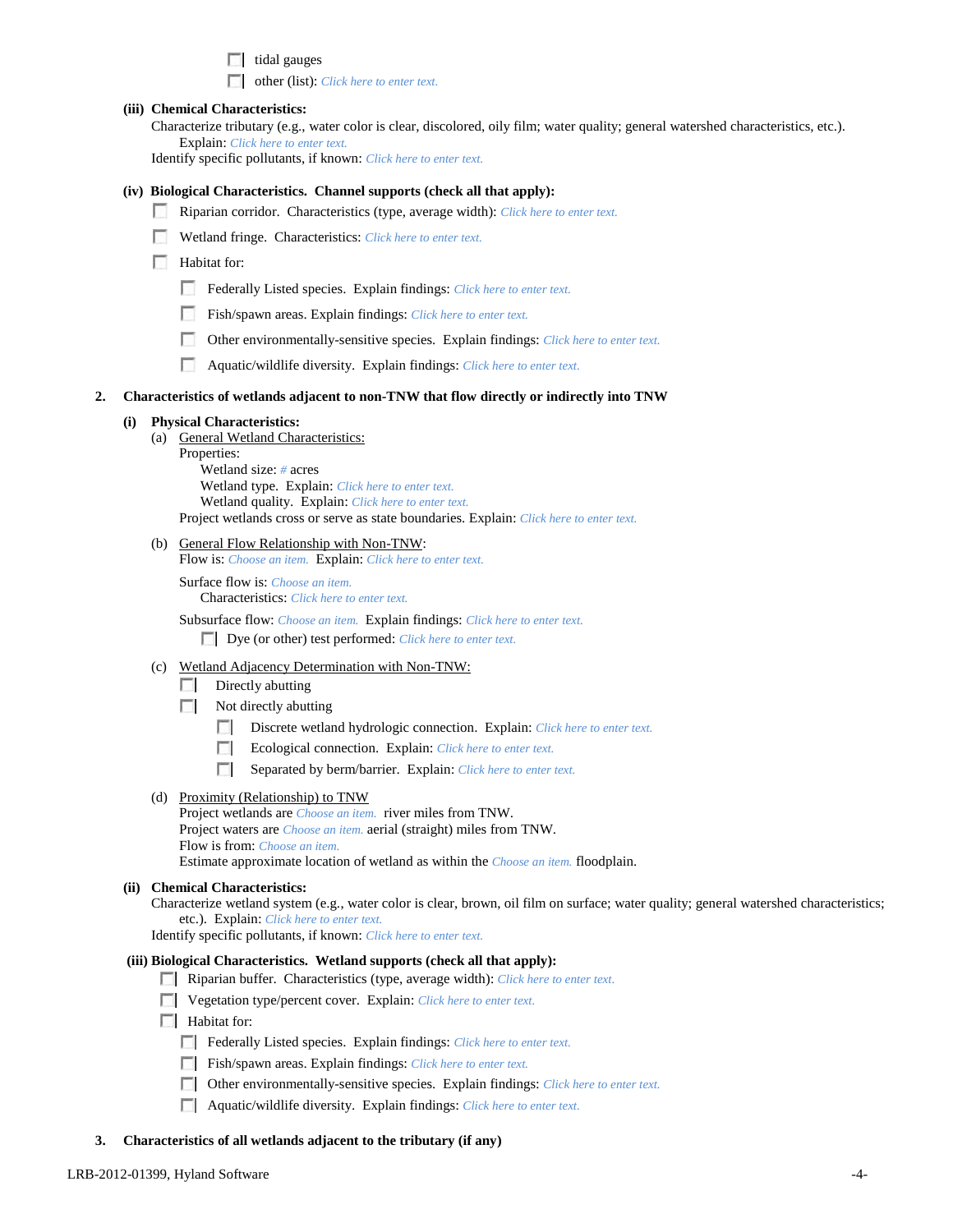All wetland(s) being considered in the cumulative analysis: *Choose an item.* Approximately (*#*) acres in total are being considered in the cumulative analysis.

For each wetland, specify the following:

| Directly abuts? $(Y/N)$ | Size (in acres) | Directly abuts? $(Y/N)$ | Size (in acres) |
|-------------------------|-----------------|-------------------------|-----------------|
| V/N                     |                 |                         |                 |
| Y/N                     |                 | Y/N                     |                 |
| Y/N                     |                 | Y/N                     |                 |
| Y/N                     |                 | Y/N                     |                 |

Summarize overall biological, chemical and physical functions being performed: *Click here to enter text.*

# **C. SIGNIFICANT NEXUS DETERMINATION**

**A significant nexus analysis will assess the flow characteristics and functions of the tributary itself and the functions performed by any wetlands adjacent to the tributary to determine if they significantly affect the chemical, physical, and biological integrity of a TNW. For each of the following situations, a significant nexus exists if the tributary, in combination with all of its adjacent wetlands, has more than a speculative or insubstantial effect on the chemical, physical and/or biological integrity of a TNW. Considerations when evaluating significant nexus include, but are not limited to the volume, duration, and frequency of the flow of water in the tributary and its proximity to a TNW, and the functions performed by the tributary and all its adjacent wetlands. It is not appropriate to determine significant nexus based solely on any specific threshold of distance (e.g. between a tributary and its adjacent wetland or between a tributary and the TNW). Similarly, the fact an adjacent wetland lies within or outside of a floodplain is not solely determinative of significant nexus.** 

**Draw connections between the features documented and the effects on the TNW, as identified in the** *Rapanos* **Guidance and discussed in the Instructional Guidebook. Factors to consider include, for example:**

- Does the tributary, in combination with its adjacent wetlands (if any), have the capacity to carry pollutants or flood waters to TNWs, or to reduce the amount of pollutants or flood waters reaching a TNW?
- Does the tributary, in combination with its adjacent wetlands (if any), provide habitat and lifecycle support functions for fish and other species, such as feeding, nesting, spawning, or rearing young for species that are present in the TNW?
- Does the tributary, in combination with its adjacent wetlands (if any), have the capacity to transfer nutrients and organic carbon that support downstream foodwebs?
- Does the tributary, in combination with its adjacent wetlands (if any), have other relationships to the physical, chemical, or biological integrity of the TNW?

### *Note: the above list of considerations is not inclusive and other functions observed or known to occur should be documented below:*

- **1. Significant nexus findings for non-RPW that has no adjacent wetlands and flows directly or indirectly into TNWs.** Explain findings of presence or absence of significant nexus below, based on the tributary itself, then go to Section III.D: *Click here to enter text.*
- **2. Significant nexus findings for non-RPW and its adjacent wetlands, where the non-RPW flows directly or indirectly into TNWs.**  Explain findings of presence or absence of significant nexus below, based on the tributary in combination with all of its adjacent wetlands, then go to Section III.D: *Click here to enter text.*
- **3. Significant nexus findings for wetlands adjacent to an RPW but that do not directly abut the RPW.** Explain findings of presence or absence of significant nexus below, based on the tributary in combination with all of its adjacent wetlands, then go to Section III.D: *Click here to enter text.*

# **D. DETERMINATIONS OF JURISDICTIONAL FINDINGS. THE SUBJECT WATERS/WETLANDS ARE (CHECK ALL THAT APPLY):**

- **1. TNWs and Adjacent Wetlands.** Check all that apply and provide size estimates in review area:
	- TNWs: *#* linear feet *#* width (ft), Or, *#* acres.
	- **Wetlands adjacent to TNWs:** # acres.

# **2. RPWs that flow directly or indirectly into TNWs.**

- Tributaries of TNWs where tributaries typically flow year-round are jurisdictional. Provide data and rationale indicating that tributary is perennial: *Click here to enter text.*.
- Tributaries of TNW where tributaries have continuous flow "seasonally" (e.g., typically three months each year) are jurisdictional.  $\mathcal{L}$ Data supporting this conclusion is provided at Section III.B. Provide rationale indicating that tributary flows seasonally: *Click here to enter text.*.

Provide estimates for jurisdictional waters in the review area (check all that apply):

- Tributary waters: # linear feet # width (ft).
- Other non-wetland waters: *#* acres.

Identify type(s) of waters: *Click here to enter text.*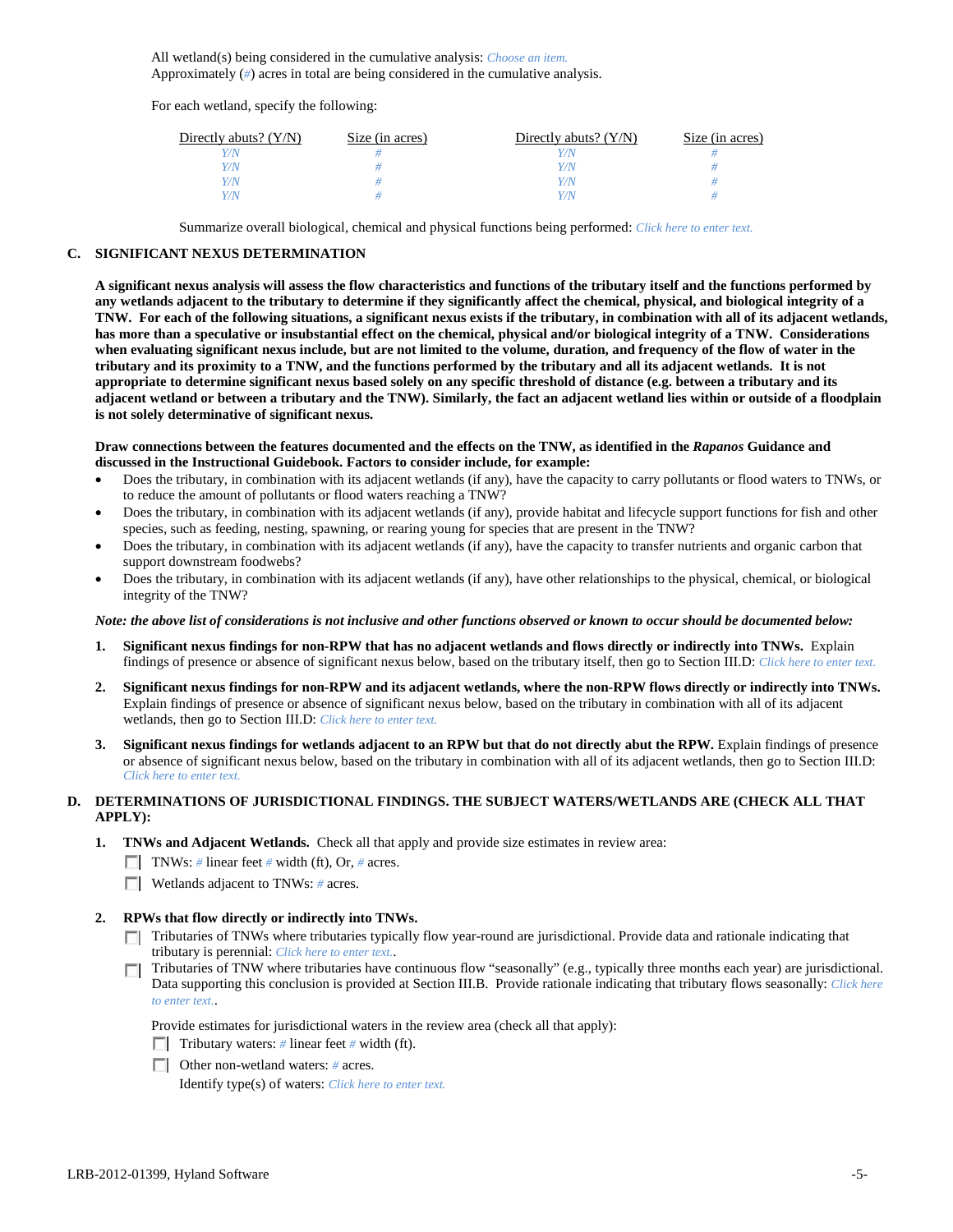## **3. Non-RPWs[8](#page-5-0) that flow directly or indirectly into TNWs.**

Waterbody that is not a TNW or an RPW, but flows directly or indirectly into a TNW, and it has a significant nexus with a TNW is jurisdictional. Data supporting this conclusion is provided at Section III.C.

Provide estimates for jurisdictional waters within the review area (check all that apply):

- **Tributary waters:** # linear feet # width (ft).
- Other non-wetland waters: *#* acres. Identify type(s) of waters: *Click here to enter text.*
- **4. Wetlands directly abutting an RPW that flow directly or indirectly into TNWs.**
	- **Wetlands directly abut RPW and thus are jurisdictional as adjacent wetlands.** 
		- $\Box$  Wetlands directly abutting an RPW where tributaries typically flow year-round. Provide data and rationale indicating that tributary is perennial in Section III.D.2, above. Provide rationale indicating that wetland is directly abutting an RPW: *Click here to enter text.*
		- Wetlands directly abutting an RPW where tributaries typically flow "seasonally." Provide data indicating that tributary is seasonal in Section III.B and rationale in Section III.D.2, above. Provide rationale indicating that wetland is directly abutting an RPW: *Click here to enter text.*

Provide acreage estimates for jurisdictional wetlands in the review area: *#* acres.

- **5. Wetlands adjacent to but not directly abutting an RPW that flow directly or indirectly into TNWs.**
	- $\Box$  Wetlands that do not directly abut an RPW, but when considered in combination with the tributary to which they are adjacent and with similarly situated adjacent wetlands, have a significant nexus with a TNW are jurisidictional. Data supporting this conclusion is provided at Section III.C.

Provide acreage estimates for jurisdictional wetlands in the review area: *#* acres.

- **6. Wetlands adjacent to non-RPWs that flow directly or indirectly into TNWs.** 
	- Wetlands adjacent to such waters, and have when considered in combination with the tributary to which they are adjacent  $\sim$ and with similarly situated adjacent wetlands, have a significant nexus with a TNW are jurisdictional. Data supporting this conclusion is provided at Section III.C.

Provide estimates for jurisdictional wetlands in the review area: *#* acres.

### **7. Impoundments of jurisdictional waters. [9](#page-5-1)**

As a general rule, the impoundment of a jurisdictional tributary remains jurisdictional.

- Demonstrate that impoundment was created from "waters of the U.S.," or
- Demonstrate that water meets the criteria for one of the categories presented above (1-6), or
- n Demonstrate that water is isolated with a nexus to commerce (see E below).
- **E. ISOLATED [INTERSTATE OR INTRA-STATE] WATERS, INCLUDING ISOLATED WETLANDS, THE USE, DEGRADATION OR DESTRUCTION OF WHICH COULD AFFECT INTERSTATE COMMERCE, INCLUDING ANY SUCH WATERS (CHECK ALL THAT APPLY):[10](#page-5-2)**
	- which are or could be used by interstate or foreign travelers for recreational or other purposes.
	- from which fish or shellfish are or could be taken and sold in interstate or foreign commerce.
	- which are or could be used for industrial purposes by industries in interstate commerce.
	- Interstate isolated waters.Explain: *Click here to enter text.*
	- Other factors.Explain: *Click here to enter text.*

### **Identify water body and summarize rationale supporting determination:** *Click here to enter text.*

Provide estimates for jurisdictional waters in the review area (check all that apply):

- Tributary waters: # linear feet # width (ft).
- Other non-wetland waters: *#* acres.

Identify type(s) of waters: *Click here to enter text.*

Wetlands: *#* acres.

 $\frac{1}{8}$ See Footnote # 3.

<span id="page-5-1"></span><span id="page-5-0"></span><sup>&</sup>lt;sup>9</sup> To complete the analysis refer to the key in Section III.D.6 of the Instructional Guidebook.

<span id="page-5-2"></span><sup>&</sup>lt;sup>10</sup> Prior to asserting or declining CWA jurisdiction based solely on this category, Corps Districts will elevate the action to Corps and EPA HQ for review consistent with the process described in the Corps/EPA *Memorandum Regarding CWA Act Jurisdiction Following Rapanos.*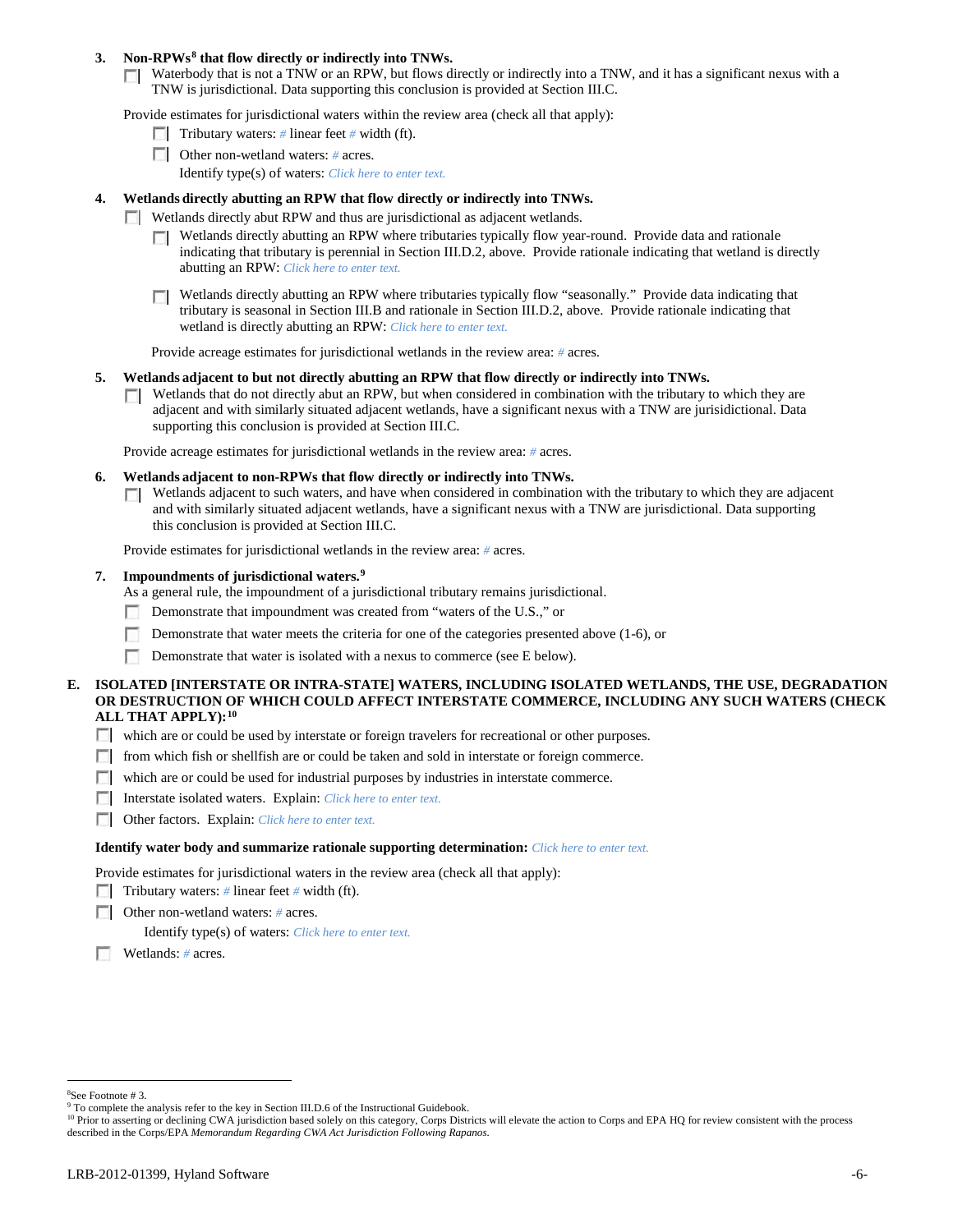# **F. NON-JURISDICTIONAL WATERS, INCLUDING WETLANDS (CHECK ALL THAT APPLY):**

| If potential wetlands were assessed within the review area, these areas did not meet the criteria in the 1987 Corps of Engineers Wetland |
|------------------------------------------------------------------------------------------------------------------------------------------|
| Delineation Manual and/or appropriate Regional Supplements.                                                                              |

**Review area included isolated waters with no substantial nexus to interstate (or foreign) commerce.**

|                                  | $\Box$ Prior to the Jan 2001 Supreme Court decision in "SWANCC," the review area would have been regulated based solely on |
|----------------------------------|----------------------------------------------------------------------------------------------------------------------------|
| the "Migratory Bird Rule" (MBR). |                                                                                                                            |

Waters do not meet the "Significant Nexus" standard, where such a finding is required for jurisdiction. Explain: Click here to enter text.

Other: (explain, if not covered above): *Click here to enter text.*

| Provide acreage estimates for non-jurisdictional waters in the review area, where the sole potential basis of jurisdiction is the MBR factors |
|-----------------------------------------------------------------------------------------------------------------------------------------------|
| (i.e., presence of migratory birds, presence of endangered species, use of water for irrigated agriculture), using best professional judgment |
| (check all that apply):                                                                                                                       |

- Non-wetland waters (i.e., rivers, streams): *#* linear feet *#* width (ft).
- Lakes/ponds: *#* acres.
- m. Other non-wetland waters: *#* acres. List type of aquatic resource: *Click here to enter text.*.

## **Wetlands: Approximate wetland acreages as per agent's mapping (boundaries not concurred to by USACE)- Wetland A (0.62 acre), Wetland B (0.01 acre), Wetland C (0.01 acre)**

Provide acreage estimates for non-jurisdictional waters in the review area that do not meet the "Significant Nexus" standard, where such a finding is required for jurisdiction (check all that apply):

- Non-wetland waters (i.e., rivers, streams): *#* linear feet *#* width (ft).
- **Lakes/ponds:** # acres.
- Other non-wetland waters: *#* acres. List type of aquatic resource: *Click here to enter text.*.
- Wetlands: *#* acres.

### **SECTION IV: DATA SOURCES.**

**A. SUPPORTING DATA. Data reviewed for JD (check all that apply -** checked items shall be included in case file and, where checked and requested, appropriately reference sources below):

- $\nabla$  Maps, plans, plots or plat submitted by or on behalf of the applicant/consultant: Location Map, Delineation Map
- $\triangleright$  Data sheets prepared/submitted by or on behalf of the applicant/consultant.
	- **T** Office concurs with data sheets/delineation report.
	- Office does not concur with data sheets/delineation report.
- Data sheets prepared by the Corps: *Click here to enter text.* L.
- Corps navigable waters' study: *Click here to enter text.*  $\Box$
- U.S. Geological Survey Hydrologic Atlas: USACE ORM NHD Datasets
	- **V** USGS NHD data.
	- USGS 8 and 12 digit HUC maps.
- $\triangledown$  U.S. Geological Survey map(s). Cite scale & quad name: 7.5 Minute North Olmsted (2013)
- USDA Natural Resources Conservation Service Soil Survey. Citation: NRCS Web Soil Survey
- National wetlands inventory map(s). Cite name: USACE ORM USFWS NWI Dataset ⊽
- State/Local wetland inventory map(s): *Click here to enter text.*
- FEMA/FIRM maps: USACE ORM FEMA Dataset ⊽
- 100-year Floodplain Elevation is: *Click here to enter text.* (National Geodectic Vertical Datum of 1929) L.
- Photographs:  $\blacktriangledown$  Aerial (Name & Date): Google Earth (9/2015, 4/2012, 4/2007), Bing Bird's Eye (date unknown) ⊽
- or  $\overline{|\cdot|}$  Other (Name & Date): Site photos included in 2016 delineation report by Flickinger Wetland Company, LLC. ⊡
- Previous determination(s). File no. and date of response letter: *Click here to enter text.*  $\overline{a}$
- Applicable/supporting case law: *Click here to enter text.* ГT.
- П Applicable/supporting scientific literature: *Click here to enter text.*
- Other information (please specify): Cuyahoga County GIS [\(http://gis.cuyahogacounty.us/,](http://gis.cuyahogacounty.us/) storm sewer and contour datasets) ⊽

**B. ADDITIONAL COMMENTS TO SUPPORT JD:** Wetlands A, B, and C are located in a closed depression surrounded by a higher elevation developed upland (parking lots, commercial buildings, residences, roads). The wetlands receive hydrology from the surrounding development. The wetlands are surrounded by upland and have no swales, ditches, pipes, storm drains, or other means that would provide a hydrologic connection to a WOUS therefore, the wetlands have been determined to not have a surface or shallow subsurface hydrologic connection to any navigable waters or their tributaries.